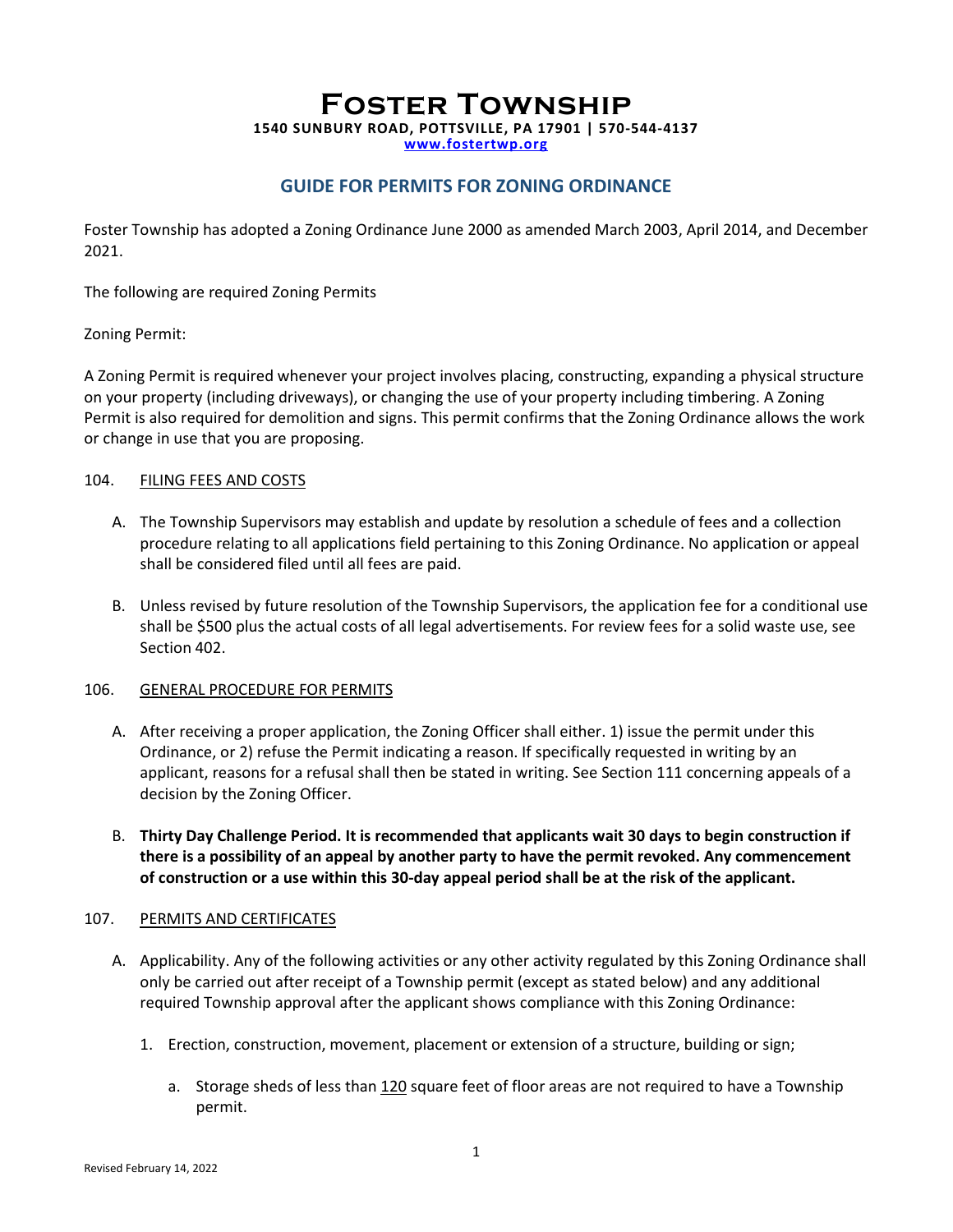## **GUIDE FOR PERMITS FOR ZONING ORDINANCE**

- 2. Change of the type of use or expansion of the use of a structure or area of land;
- 3. Creation of a lot or alteration of lot lines; and/or
- 4. Creation of a new use.
	- a. A Township permit is specifically required for any home occupation.
- B. Types of Uses.
	- 1. Permitted By-Right Uses. This type of use may be granted zoning approval by the Zoning Officer if all requirements of this Zoning Ordinance are met.
	- 2. Application Requiring a Variance. This type of use shall require a written approval by the Zoning Hearing Board.
	- 3. Conditional Use. This type of use shall require a written zoning approval by the Township Supervisors, after the Planning Commission has been given an opportunity to review the application.
	- 4. Special Exception. This type of use shall require written approval by the Zoning Hearing Board.
- C. Applications.
	- 1. Any request for a decision, interpretation or variance by the Zoning Hearing Board or for a permit under this Zoning Ordinance shall be made in writing on a form provided by the Township.
		- a. **The completed application, with any required fees, and with any required site plans or other required information, shall be submitted to the Zoning Officer or other Township employee responsible for processing the application. The date of receipt should be noted on the application.**
	- 2. When a site plan is required, at least two (2) copies shall be submitted. The site plan shall be drawn to scale. A site plan shall be required for: any new building, building addition, parking lot and where the Zoning Officer determines that a site plan is needed to determine compliance with this Zoning Ordinance.
	- 3. Any application to the Zoning Officer or Zoning Hearing Board shall include the following information, unless the Zoning Officer determines that a site plan or such information is unnecessary to determine compliance with this Ordinance:

#### **Required at submission:**

- **a. The location and dimensions of the lot,**
- **b. Locations, dimensions and uses of existing and proposed structures, parking and loading areas, and locations of existing and proposed uses of areas of land,**
- **c. Name and address of the applicant, or appellant, Tax Parcel ID,**
- **d. Name and address of the owner of the affected property (if different from the applicant), Tax Parcel ID,**
- **e. A description of the proposed use of the property,**
- **f. Such additional information that the Zoning Officer may determine is reasonably necessary to determine compliance with this Zoning Ordinance,**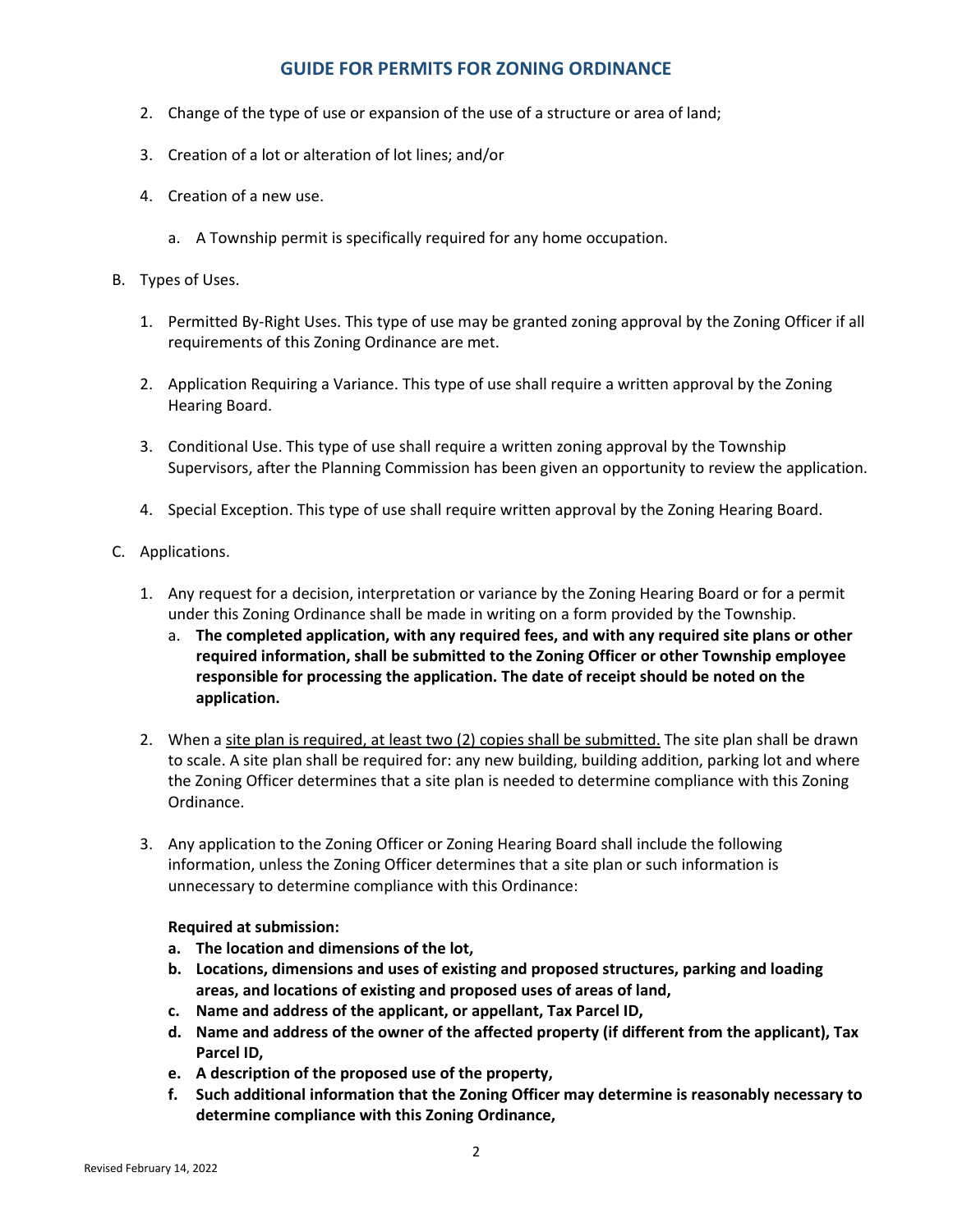# **GUIDE FOR PERMITS FOR ZONING ORDINANCE**

- **g. The locations of any trees or forested areas with a trunk diameter of six (6") inches or greater measured 4.5 feet above the average surrounding ground level that may be impacted in a way by the proposal (with trees identified with a trunk diameter over 18 inches), and**
- **h. All other applicable information listed on the official Township application form.**
- 4. Porches and Accessory Buildings. For the construction of a porch or an accessory building of less than 500 square feet, the applicant shall only be required to submit evidence that the structure: a) will meet the setback requirements of this Zoning Ordinance, and b) will not intrude into the an existing septic system location or an officially designated alternate septic system location.
- 5. Other Laws. The Zoning Officer may withhold issuance of a permit under this Zoning Ordinance if there is a clear knowledge by the Zoning Officer that a use would violate another Township, State or Federal law or regulation, until such time as the applicant proves compliance.
- 6. Ownership. No person other than a landowner or their specifically authorized agent or a tenant or lessee with written permission of the landowner shall submit a zoning application (see definition of "landowner" in Article II).
- 7. The Zoning Officer may submit a copy of any plan and application to any appropriate agencies and individuals (such as the Planning Agency or Township Engineer) for review and comment.
- D. Issuance of Permit
	- 1. Upon Approval Posting. The applicant shall post a copy of the permit at a conspicuous location visible from a street while work is underway.
- E. Revocation of Permits. The Zoning Officer shall revoke a permit or approval issued under the provisions of the Zoning Ordinance in case of:
	- 1. False statement or misrepresentation of fact in the application or on the plans on which the permit or approval was based (The Pennsylvania Criminal Code provides for penalties for providing false information to a municipal employee in the carrying out of his/her duties.)
	- 2. Any work being accomplished or use of land or structures in such a way that does not comply with this Zoning Ordinance or an approved site plan or approved permit application or a condition imposed as part of a special exception, conditional use or variance approval.
	- 3. For any other just cause set forth in the Zoning Ordinance.
	- 4. For violation of the Subdivision and Land Development Ordinance.
- F. Temporary Permit. A temporary permit may be issued by the Zoning Hearing Board as a special exception for temporary commercial special events or temporary structures or uses subject to the following additional provisions:
	- 5. Duration. The Zoning Hearing Board shall establish a limit on the duration of the use. The Zoning Hearing Board may grant a single approval once for numerous occurrences of an event.